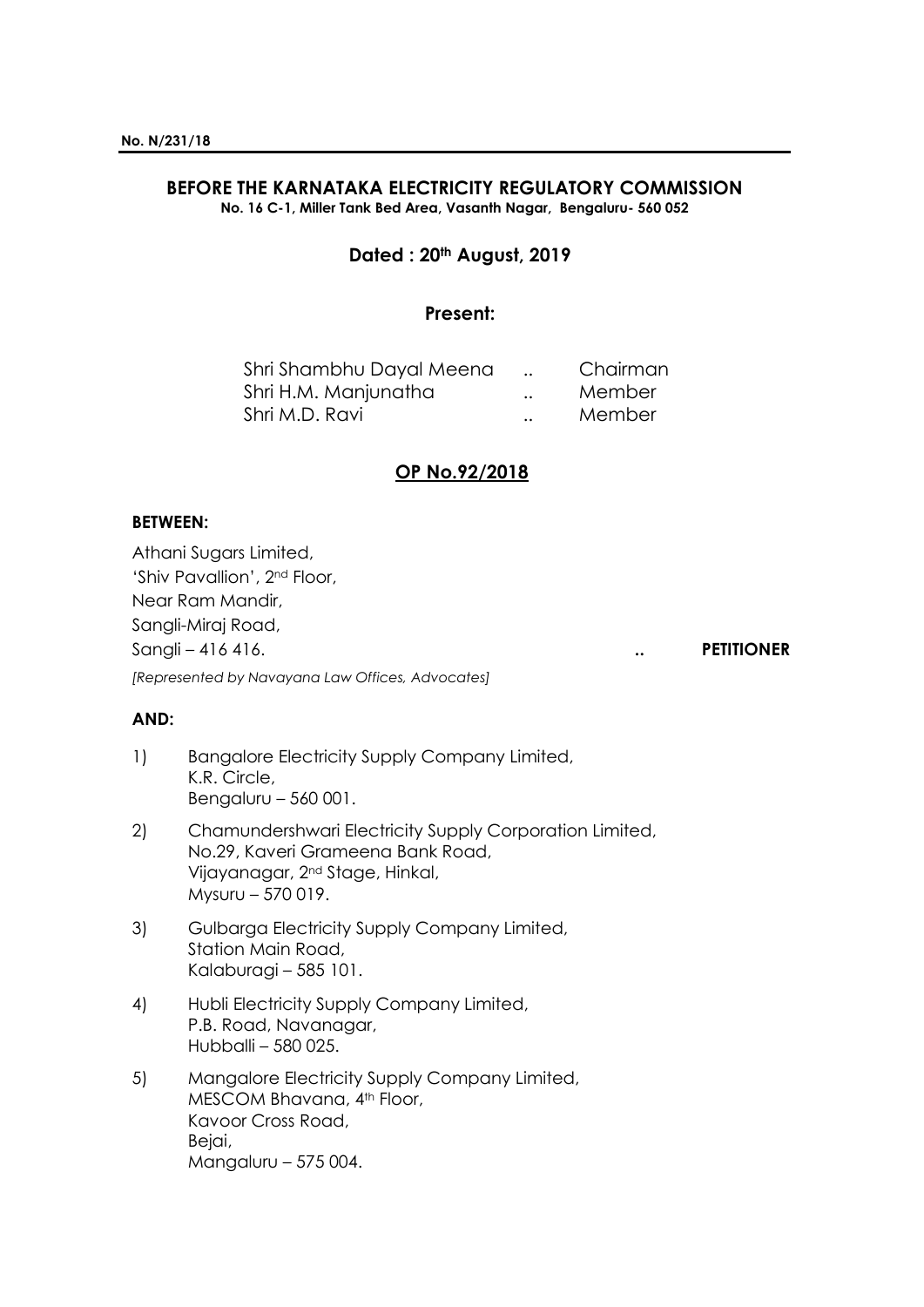6) Power Company of Karnataka Limited, Room No.501, 5<sup>th</sup> Floor, KPTCL Building Cauvery Bhavan, Bengaluru – 560 009. .. **RSPONDENTS**

**\_\_\_\_\_\_\_\_\_\_\_\_\_\_\_\_\_\_\_\_\_\_\_\_\_\_\_\_\_\_\_\_\_\_\_\_\_\_\_\_\_\_\_\_\_\_\_\_\_\_\_\_\_\_\_\_\_\_\_\_\_\_\_\_\_\_\_\_\_\_\_\_\_\_\_\_\_\_\_\_\_\_\_\_\_\_\_\_\_\_\_\_\_\_\_**

*[Respondents-1 & 6 - represented by Shri Shahbaaz Husain, Advocate Respondent-3 - represented by Just Law, Advocates]*

**- - - - - -**

#### **ORDERS**

- 1) This Petition is filed under Sections 86(1)(f) of the Electricity Act, 2003, praying to:
	- (a) Direct the Respondents to make payment for the delivered energy from the date of filing of the Petition in OP No.45 of 2016 up to the date of execution of Power Purchase Agreement dated 18th January, 2018 as detailed at Annexure P17 and P18;
	- (b) Set aside the 6th Respondent–PCKL's letter dated 03rd May, 2018 produced at Annexure – P16;
	- (c) Pass such other Order/s to meet the ends of justice and equity.
- 2) ANNEXURE-P17 provides the details of the energy delivered for the months, from November, 2016 to February, 2017 and ANNEXURE-P18 provides the details of the energy delivered for the month of November, 2017. ANNEXURE-P16 is the letter dated 03.05.2016, issued by the 6th Respondent (PCKL), addressed to the Petitioner, intimating that, the claim for payment for the energy injected into the Grid prior to the execution of the Power Purchase Agreement (PPA) dated 18.01.2018, is not maintainable.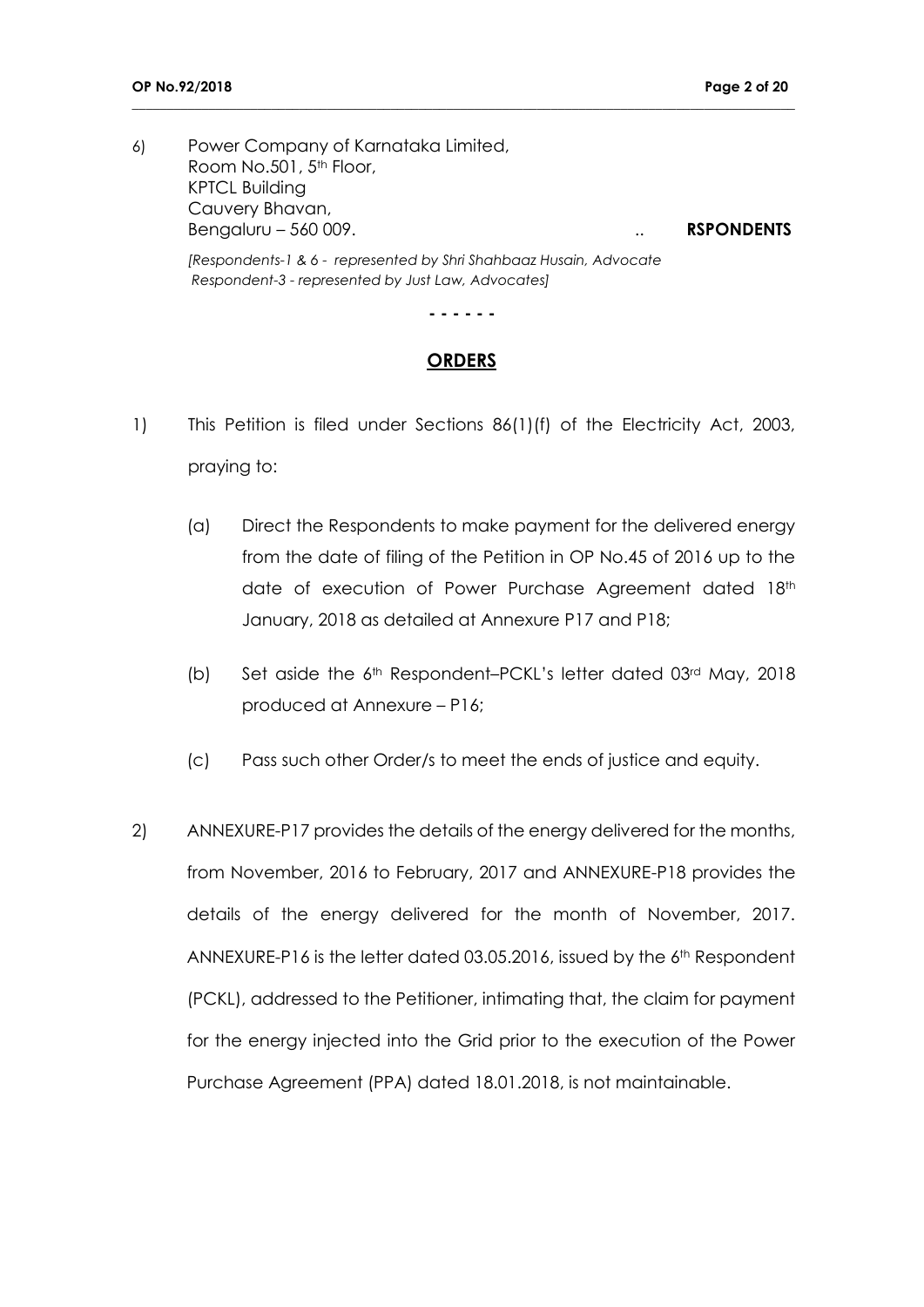3) The material facts, made out by the Petitioner in support of its Prayers, are as follows:

- (a) The Petitioner operates a Bagasse-based Co-gen Plant of 24 MW installed capacity and 16.67 MW exportable capacity, commissioned in October, 2012. The Petitioner had filed OP No.45/2016 before this Commission on 14.06.2016, against the present Respondents 1 to 5, praying for a direction to execute the PPA with the Petitioner for purchase of power from its Cogen Plant, at the tariff to be determined by this Commission. A number of other Bagasee-based Co-gen Plant owners also filed different Petitions, before this Commission, in the month of June, 2016, praying for a direction against the Respondents 1 to 5, to execute the PPAs for purchase of power from their Cogen Plants, at the tariff to be determined by this Commission. The Respondents - BESCOM, HESCOM and GESCOM expressed their willingness to purchase the power at the Average Power Purchase Cost (APPC) minus the transmission charge. The other Respondents - CESC and MESCOM did not express their willingness to purchase the power, at all. This Commission clubbed all the Petitions filed by the Bagasee-based Co-gen Plant owners, for adjudication. The proceedings continued in OP No.38/2016 - *NSL Sugars (Tungabhadra) Ltd. –Vs- BESCOM and others*.
- (b) When the above proceedings were pending before this Commission, the Government of Karnataka issued a Government Order No.EN 16 PPT 2016, Bangalore, dated 11.11.2016, according approval to purchase power by the Electricity Supply Companies (ESCOMs) from the Bagasse-based Co-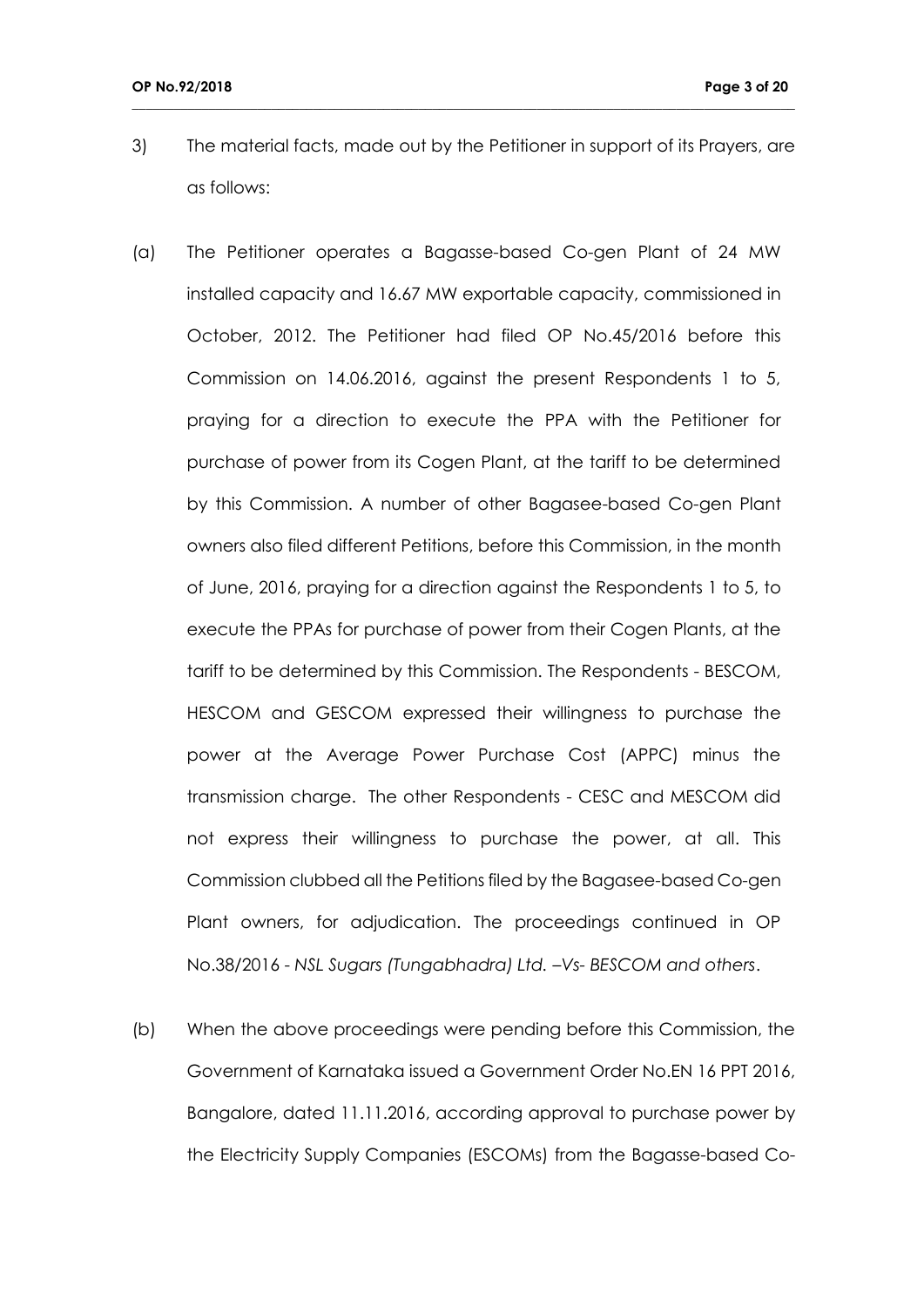gen Units of Sugar Factories in the State, with the approval of the KERC, for a period of five years, commencing from 2016-17, at the tariff determined by the KERC, with such other conditions stated in the said Government Order. The copies of the said Government Order were marked to all the ESCOMs of the State and other Authorities in the Power Sector.

**\_\_\_\_\_\_\_\_\_\_\_\_\_\_\_\_\_\_\_\_\_\_\_\_\_\_\_\_\_\_\_\_\_\_\_\_\_\_\_\_\_\_\_\_\_\_\_\_\_\_\_\_\_\_\_\_\_\_\_\_\_\_\_\_\_\_\_\_\_\_\_\_\_\_\_\_\_\_\_\_\_\_\_\_\_\_\_\_\_\_\_\_\_\_\_**

- (c) Thereafter, on 18.11.2016, all the ESCOMs filed OP No.85/2016 requesting:
	- "(1) To approve the proposal of the Petitioners (ESCOMs) for procurement of electricity on medium term basis from the Bagasse-based Cogen Plants, who are already generating electricity and do not have PPAs with the ESCOMs, in terms of the Government Order dated 11.11.2016;
	- (2) To determine the tariff payable by the Petitioners (ESCOMs) herein in accordance with the Government Order No.EN 16 PPT 2016, Bangalore, dated 11.11.2016 from Bagasse-based Cogen Plants."

This Petition, OP No.85/2016 was clubbed along with OP No.38/2016 and other connected Petitions filed by the Cogen Plants, as per the Order dated 24.11.2016.

(d) OP No.38/2016 and the other connected cases, filed by the Bagasse-based Co-gen Plant owners, along with OP No.85/2016, filed by the ESCOMs, were disposed of by this Commission, by Order dated 11.04.2017, determining the tariff for the various Co-gen Plants at different rates, as noted therein and further directing that: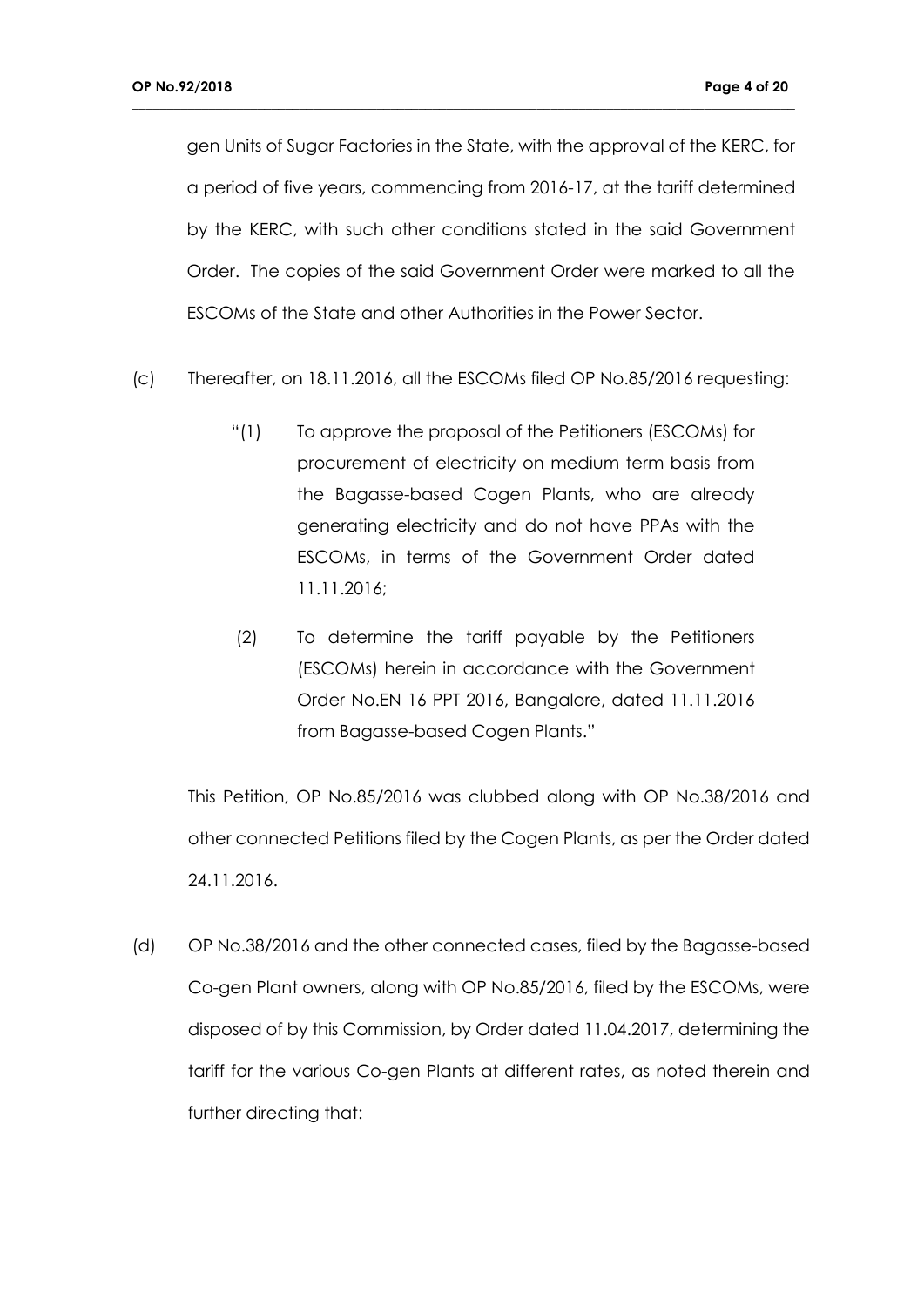*"The owners of the Co-gen Plants, who are entering into PPAs with the ESCOMs for sale of energy, as per the tariff determined in this Order, shall do so within one month from the date of this Order, failing which, they shall not have any claim for entering into a PPA with any ESCOM."*

- (e) During the pendency of OP No.38/2016 and the other connected cases, an Interlocutory Application was filed on 01.12.2016, requesting for fixing the interim tariff, as the Sugarcane crushing season had begun and the Co-gen Plants were required to generate power. On the same day, their request was allowed by this Commission and a provisional tariff was fixed, at the APPC rate, minus the transmission charges (i.e.,  $Rs.3.94 - Rs.0.47 =$ Rs.3.47) per unit.
- (f) The Petitioner claims that, this Commission had fixed the interim tariff, as the Petitioner was already injecting the energy into the Grid and thereby, the Interim Order indicates the tariff to be paid for the energy delivered, from the date of the Petition. The Petitioner further claims that, once the Interim Order was passed, the Respondents 1 to 5 were bound to pay the tariff, as per the Interim Order against the procurement of the Delivered Energy by the Petitioner, however, the Respondents, for reasons best known to them, did not choose to adhere to the Interim Order passed by this Commission.
- (g) While the Respondents started entering into PPAs with many other Co-gen Projects, for purchase of power, as per the interim tariff fixed by this Commission, the Petitioner was grossly discriminated and no PPA was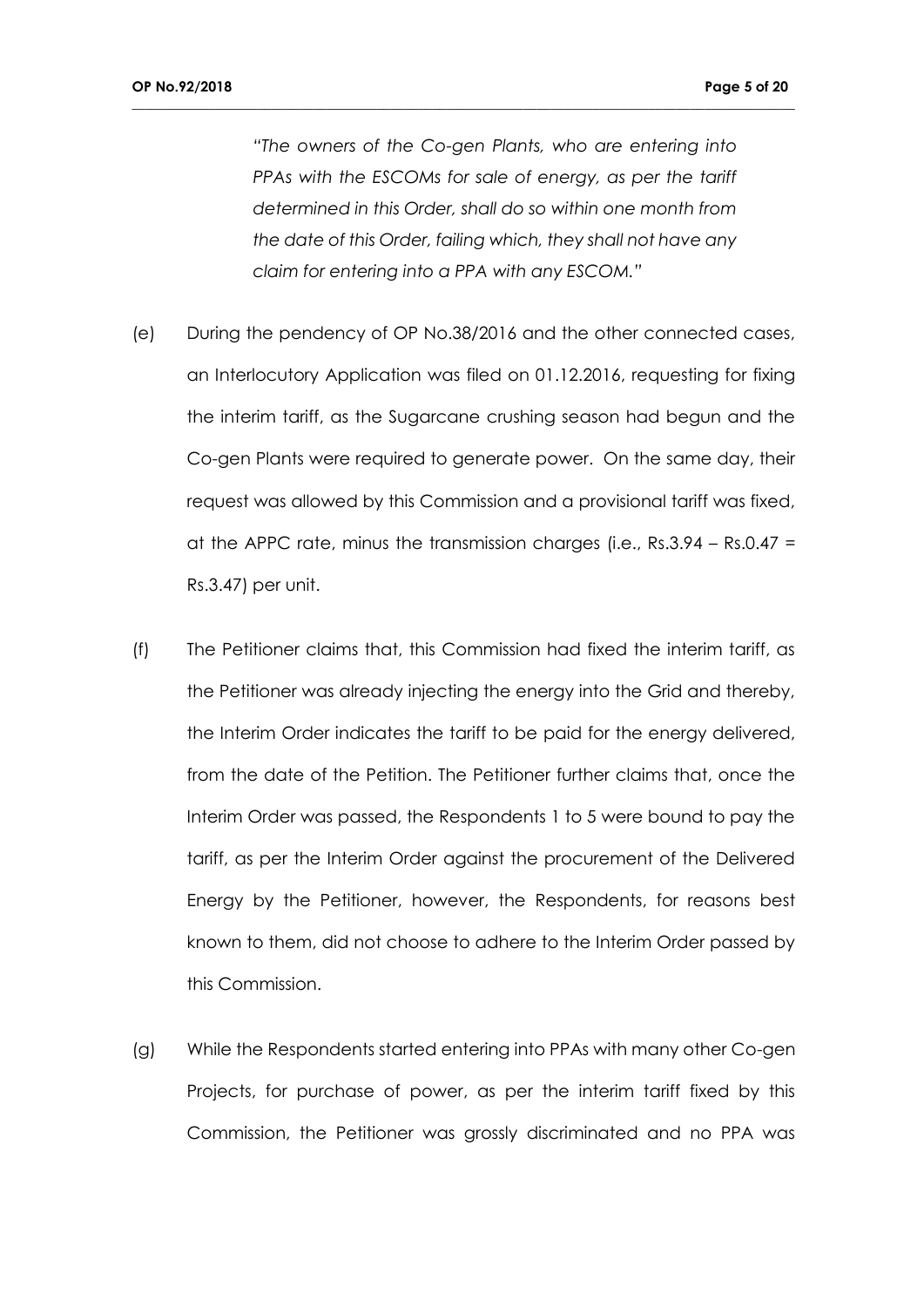executed with the Petitioner, despite repeated requests by it. That, the Petitioner submitted a representation dated 02.01.2017 (ANNEXURE-P5), requesting the Respondents to indicate a suitable date for execution of the PPA. That, there was no response from the Respondents and moreover, the Petition filed by the Petitioner was pending for final adjudication. Therefore, the Petitioner decided to await the results of the final Order in OP No.45/2016, filed by it.

- (h) The Petitioner has stated that, soon after passing of the Order dated 11.04.2017 in OP No.38/2016 and the other connected cases, it approached the Respondents, expressing its intention to execute a PPA, but the Respondents refused to enter into a PPA with the Petitioner, and ultimately, the Petitioner had approached the Department of Energy, Government of Karnataka and got issued a letter dated 01.01.2018 (ANNEXURE-P13) to the 6<sup>th</sup> Respondent (PCKL), wherein the 6<sup>th</sup> Respondent (PCKL) was directed to arrange for the execution of the PPA by the ESCOMs with the Petitioner. Thereafter, the Respondents 1 to 5 executed the PPA dated 18.01.2018 (ANNEXURE0P14) with the Petitioner.
- (i) In the present Petition, filed on 26.10.2018, the Petitioner has prayed for payment in respect of the energy supplied, prior to the execution of the PPA, at the rate finally determined by this Commission in OP No.38/2016 and the other connected cases, i.e., Rs.4.85 per unit, for the energy supplied in FY17 and Rs.5.03 per unit for the energy supplied in FY18. According to the Petitioner, the total energy injected into the Grid in FY17 was 3,71,95,500 units and the amount payable for it was Rs.18,03,98,174/-,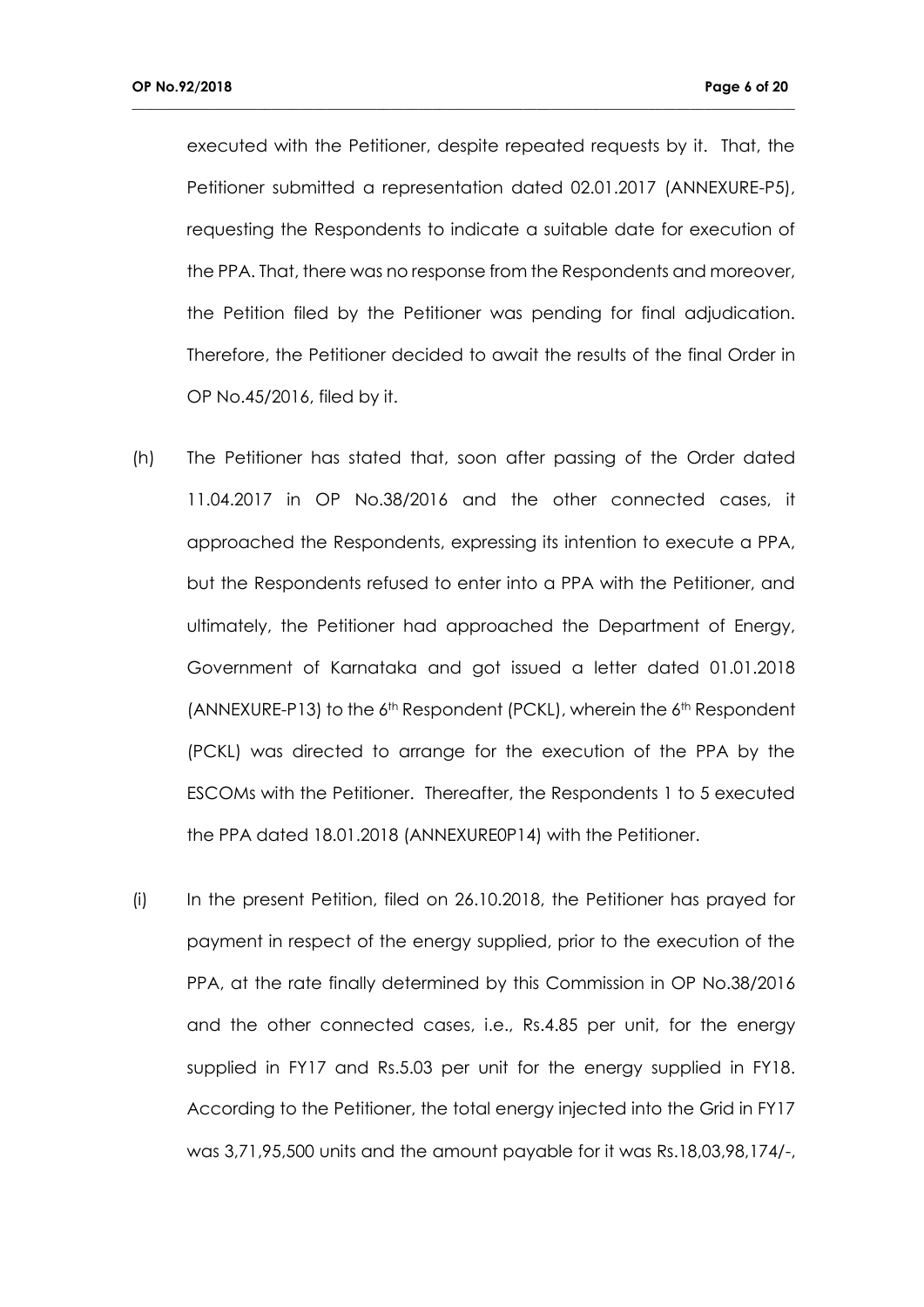and the total energy injected into the Grid in FY18 was 62,91,060 units and the amount payable for it was Rs.3,16,44,031/-.

4) Upon Notice, the Respondents have appeared through their counsel and filed the Statement of Objections, the gist of which may be stated as follows:

- (a) That, the Order dated 11.04.2017 passed by this Commission in OP No.38/2016 and the other connected cases, merely directed the Petitioner and the other Bagasse-based Co-gen Plant owners to approach the ESCOMs, to execute the PPAs, but has not cast an obligation on the ESCOMs to execute the PPAs. The ESCOMs have to enter into the PPAs, based on various considerations, and in no circumstance, can they be compelled by the Petitioner and others, to execute the same.
- (b) That, the claim of the Petitioner that, the Order fixing the interim tariff of Rs.3.47 per unit, mandates and obliges the ESCOMs to pay such tariff, is untenable and erroneous in law. That, the said interim tariff is applicable only for the power supplied in pursuance of a PPA and not otherwise, and that, without an agreement and consent of the ESCOMs, the Petitioner cannot supply power and the unauthorized supply of power, cannot be paid for. That, on the contrary, the unauthorized supply of power is liable to be penalized, as the same disturbs the Grid discipline. The Respondents have not specifically denied the claim of the Petitioner that, it submitted a representation dated 02.01.2017 (ANNEXURE-P5), requesting the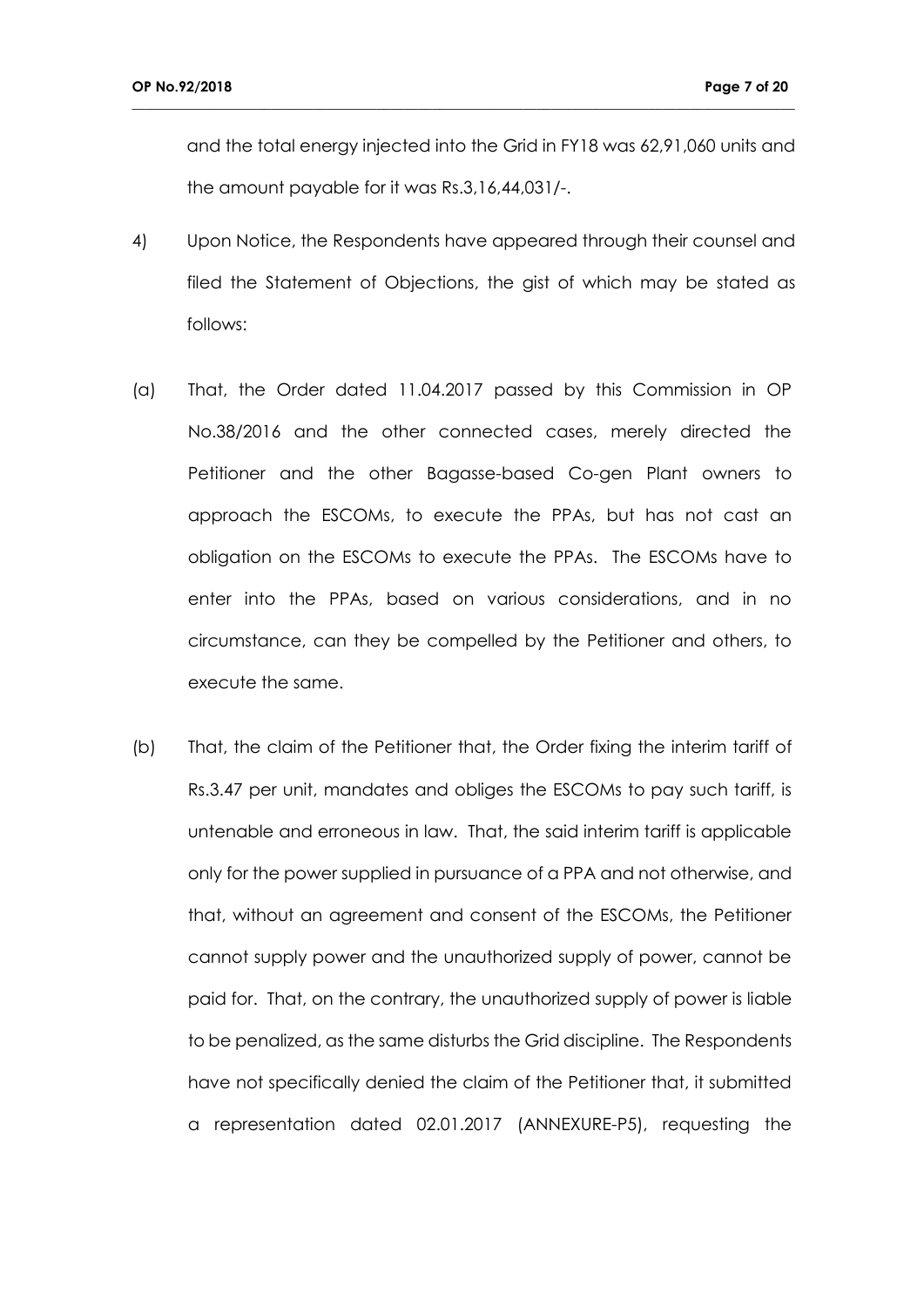ESCOMs to indicate a suitable date for the execution of the PPA, subsequent to passing of the Interim Order. However, the Respondents have stated that, such averment of the Petitioner is misleading.

**\_\_\_\_\_\_\_\_\_\_\_\_\_\_\_\_\_\_\_\_\_\_\_\_\_\_\_\_\_\_\_\_\_\_\_\_\_\_\_\_\_\_\_\_\_\_\_\_\_\_\_\_\_\_\_\_\_\_\_\_\_\_\_\_\_\_\_\_\_\_\_\_\_\_\_\_\_\_\_\_\_\_\_\_\_\_\_\_\_\_\_\_\_\_\_**

- (c) That, the Petitioner was paid for the energy supplied, subsequent to the execution of the PPA dated 18.01.2018, as per the terms of the said PPA. The Petitioner, in the present case, had no such Agreement for the power injected into the Grid, prior to the execution of the PPA, thereby there was no question of payment for the power injected into the Grid, prior to 18.01.2018.
- 5) Certain relevant facts, not specifically pleaded by the parties in the present proceedings, but can be gathered from the previous proceedings in OP No.38/2016 and other connected cases, and OP No.85/2016 and the documents produced in these proceedings, may be stated as follows:
- (a) In OP No.85/2016, an Interim Order dated 01.12.2016 was passed, which reads thus:

*"Case called. Petitioner is represented by the counsel. The counsel submits and prays for the fixation of interim tariff equivalent to APPC rate minus transmission charges. The prayer is allowed. The ESCOMs are permitted to procure power from the sugar factories limiting to 501 MW and at APPC rate minus the transmission charges as an interim measure. Interim Tariff will be Rs.3.94 – Rs.0.47 = Rs.3.47 per unit. Call on 12.1.2017."*

This Interim Order was passed, based on the Interim Prayer made in OP

No.85/2016, wherein it is stated thus: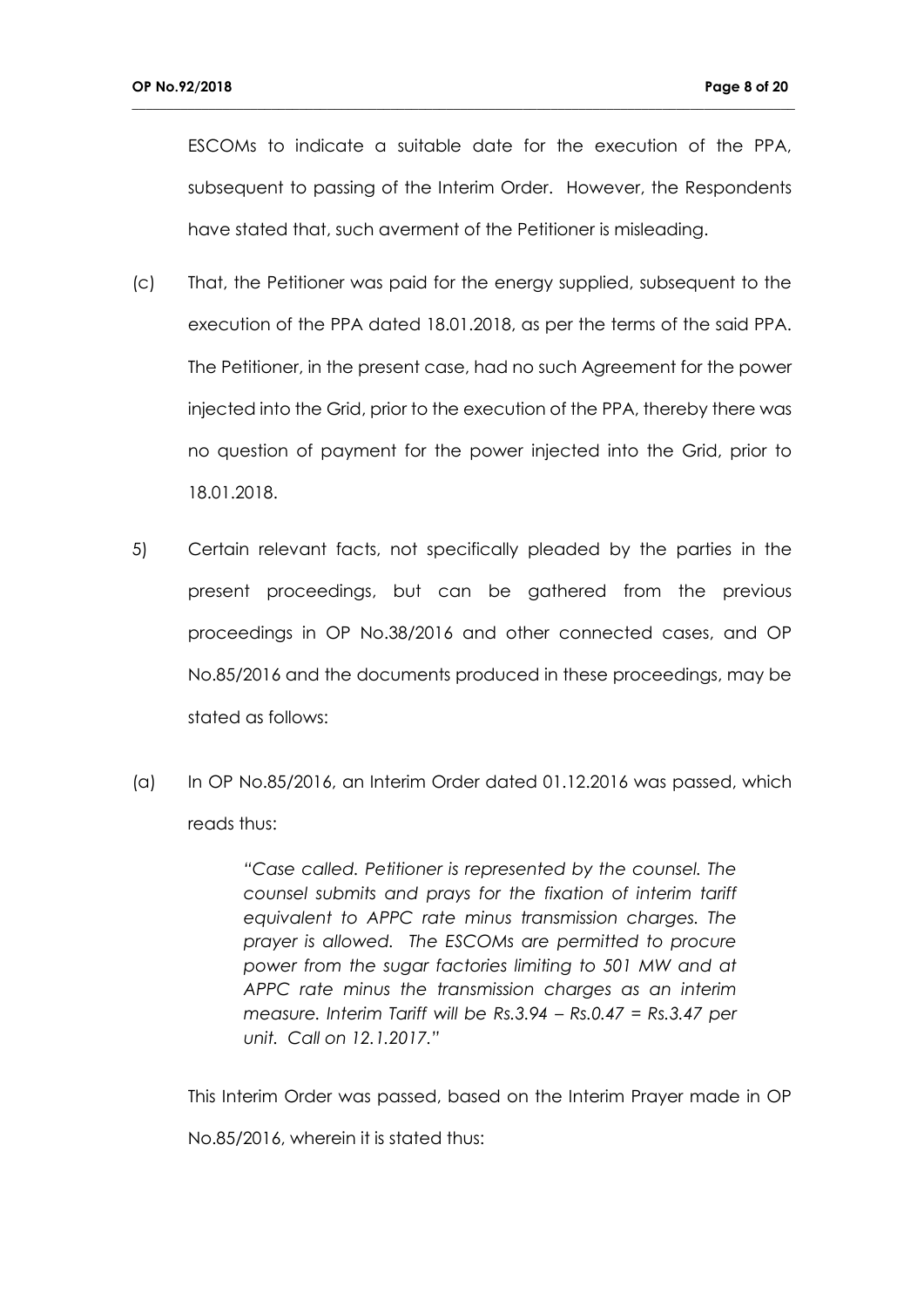*"WHEREFORE it is prayed that this Hon'ble Commission may be pleased to determine an ad-hoc interim tariff payable to bagasse based cogeneration plants for purchase of electricity in furtherance to the Government Order No.EN 16 PPT 2016, BANGALORE, dated 11.11.2016, pending determination of the final tariff payable, in the interest of justice and equity."*

**\_\_\_\_\_\_\_\_\_\_\_\_\_\_\_\_\_\_\_\_\_\_\_\_\_\_\_\_\_\_\_\_\_\_\_\_\_\_\_\_\_\_\_\_\_\_\_\_\_\_\_\_\_\_\_\_\_\_\_\_\_\_\_\_\_\_\_\_\_\_\_\_\_\_\_\_\_\_\_\_\_\_\_\_\_\_\_\_\_\_\_\_\_\_\_**

While issuing the above-said Government Order dated 11.11.2016, in the

Preamble portion of the said Government Order, at Paragraph-3, one of

the narrations is that:

*"As per the proposal given by the South India Sugar Mills Association, 28 sugar factories with an exportable capacity of 501 MWs are willing to enter into PPA with the ESCOMs."*

It appears, this portion of the Preamble had prompted the learned counsel for the ESCOMs, to request this Commission, while passing the Interim Order, to limit the procurement of power from the bagasse based co-gen units to 501 MW.

 $(b)$  In OP No.38/2016, on the same day, i.e., on 01.12.2016, on an Interlocutory Application filed by the Petitioner therein, an Interim Order was passed, which reads thus:

> *"Case called. Parties are represented. IA has been filed. The prayer is for fixing of interim tariff. The prayer for interim tariff is allowed. APPC minus transmission charges is fixed as interim tariff until further orders. Interim tariff will be Rs.3.94 – Rs.0.47 = Rs.3.47 per unit. Call on 12.1.2017."*

(c) Subsequent to passing of the Interim Orders in OP No.38/2016 and OP No.85/2016, the PCKL, acting on behalf of the ESCOMs, wrote a letter bearing No.PCKL/A12/33/2016-17/3870-77, dated 14.12.2016 to this Commission, requesting to approve the proposed PPA Format, for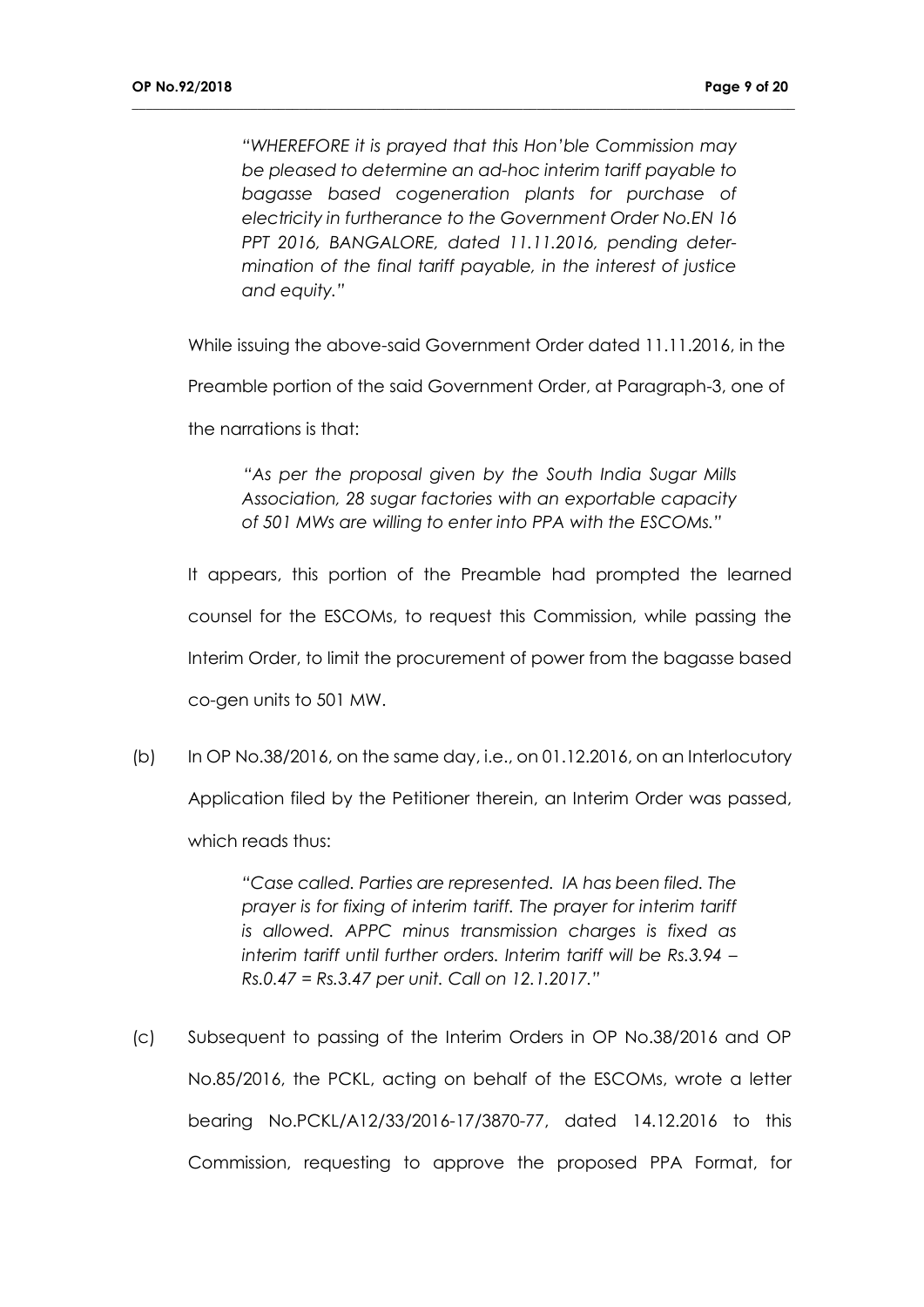entering into a PPA, pursuant to the Interim Orders. This Commission, in its letter dated 23.12.2016, approved the PPA Format, indicating the required corrections to be made in the proposed PPA Format. It is relevant to note Articles 4.1 and 5.2 of the PPA Format, which read thus:

**\_\_\_\_\_\_\_\_\_\_\_\_\_\_\_\_\_\_\_\_\_\_\_\_\_\_\_\_\_\_\_\_\_\_\_\_\_\_\_\_\_\_\_\_\_\_\_\_\_\_\_\_\_\_\_\_\_\_\_\_\_\_\_\_\_\_\_\_\_\_\_\_\_\_\_\_\_\_\_\_\_\_\_\_\_\_\_\_\_\_\_\_\_\_\_**

#### *"4.1 Monthly Energy Charges:*

*Procurer(s) shall pay for the Delivered Energy for the term of the PPA from the date of supply of power after signing of the PPA, to the Seller at a tariff to be determined by Commission. The Commission's Interim Tariff of Rs.3.47 per unit, approved vide Order dated 5th December, 2016 shall be payable for power procurement from Co-Generating units, till the issue of Final Orders on Tariff by KERC."*

- *"5.2 On final determination of the tariff, the Seller shall raise the invoice for the differential amount, if any, payable by the Procurer(s), within one month from the date of Final Order."*
- (d) As contended by the Respondents, the Government of Karnataka, vide its letter dated 05.01.2017, restricted the quantum of power to be procured from the 28 Co-gen Units, to an extent of 501 MW, as noted in the List submitted by the South India Sugar Mills Association (SISMA).
- (e) It is found that, the names of the Petitioner-Athani Sugars Limited (OP No.45/2016) and of the two Co-gen Units of Bannari Amman Sugars (OP Nos.67/2016 and 68/2016) are not appearing in the said List. It is also found that, one Sowbhagya Laxmi Sugars Limited, which was in the List, had not filed any Petition before this Commission, as done by others.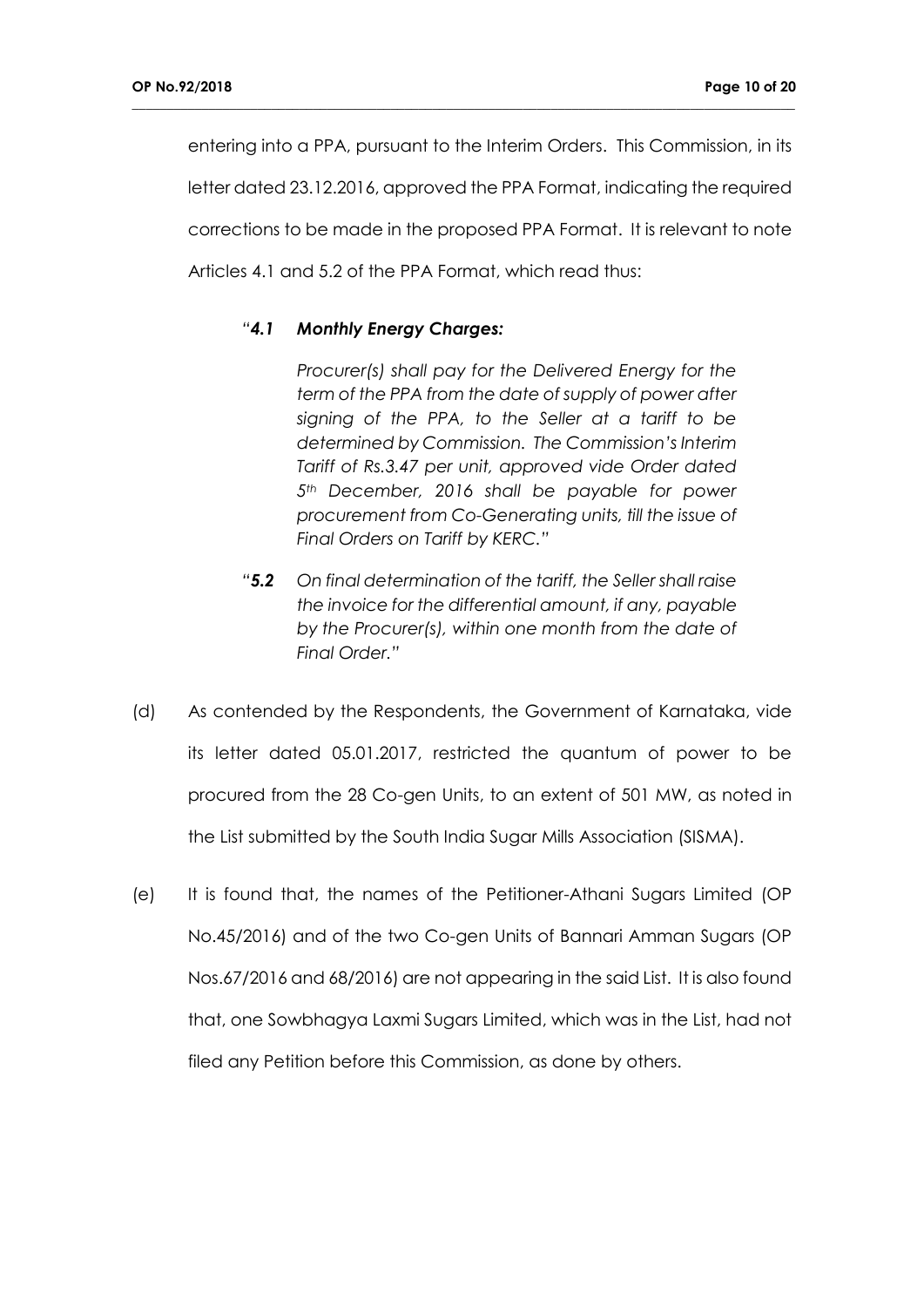(f) In the Order dated 11.04.2017 passed in OP No.38/2016, this Commission had raised a specific issue, viz., whether the purchase of power should be restricted to only 501 MW from the Co-gen Plants, who had approached the Government of Karnataka, and on consideration of the relevant material, the said issue was answered in the negative. The said issue and the findings, thereon, are as follows:

- *"14) ISSUE No.(4): Whether the purchase of power should be restricted to 501 MW from the Cogen Plants, who approached the Government of Karnataka for a direction to the ESCOMs for purchase of power from the Cogen Plants?*
- *(a) The Government Order dated 11.11.2016 according approval to purchase power from the Cogen Plants in the State of Karnataka, at the tariff determined by this Commission, was passed as per the proposal given by the South India Sugar Mills Association (SISMA). The said proposal was accompanied by a list of 28 Sugar Factories with an exportable capacity of 501 MWs of power, which were willing to enter into PPAs with the ESCOMs. On consideration of the said proposal and in the background of other facts and circumstances narrated in the Preamble of the said Government Order, the Government of Karnataka accorded its approval to purchase power from the Cogen Plants in the State, at the tariff determined by this Commission. While passing the Order dated 1.12.2016 fixing the interim tariff for supply of power from the Cogen Plants, this Commission restricted the quantum of power to 501 MW.*
- *(b) The said Government Order does not say that, the purchase of power should be restricted to only 501 MW from the 28 Sugar Factories, which have expressed willingness to enter into PPAs with the ESCOMs. From the background and the reasons stated in the Preamble stated in the said Government Order, it can clearly be inferred that, the benefit should extend to all the Cogen Plants in the State,*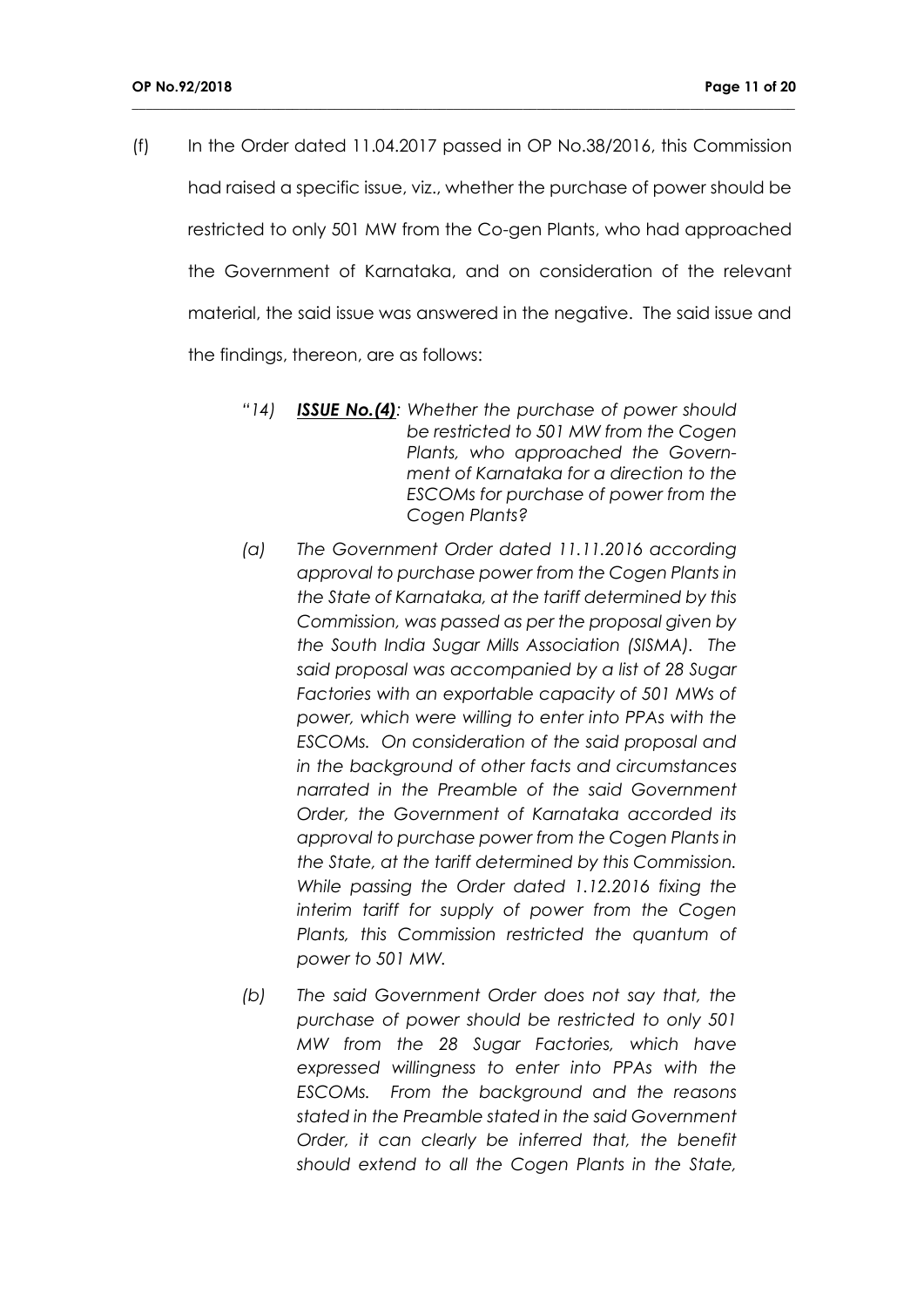*which are willing to sell power at the tariff determined by this Commission.*

- *(c) The difficulties being faced by the Sugar Factories in the State of Karnataka are common to all the Sugar Factories and are not restricted to 28 Sugar Factories alone. The Government of Karnataka has accorded approval for purchase of power from the Cogen Plants with a view to mitigating the difficulties and in the overall interest of the Sugarcane Farmers of the State. Therefore, we are of the considered view that, the purchase of power need not be restricted to 501 MW only. It can be seen that, the total exportable capacity of power offered by the different Cogen Plants, who are before this Commission, may just exceed 501 MW. Therefore, we answer Issue No.(4) in the negative."*
- 6) We have heard the learned counsel for the parties. The learned counsel for the Respondents has also filed the Written Arguments.
- 7) The following issues would arise, for our consideration:
	- (1) Whether the filing of the Petition in OP No.45/2016 would authorize the Petitioner to inject energy, from the date of filing of the said Petition?
	- (2) Whether the Order dated 01.12.2016 passed in OP No.38/2016 and the other connected cases, fixing the interim tariff, would authorize the Petitioner to inject energy, from the date of the said Order?
	- (3) Whether the refusal by the Respondents to execute the PPA, even after passing of the Order dated 11.04.2017 in OP No.38/2016 and the other connected cases, is valid?
	- (4) Whether the Petitioner can be granted any payment for the energy injected into the Grid, prior to the execution of the PPA dated 18.01.2018? If so, from which date and at what rate?
	- (5) What Order?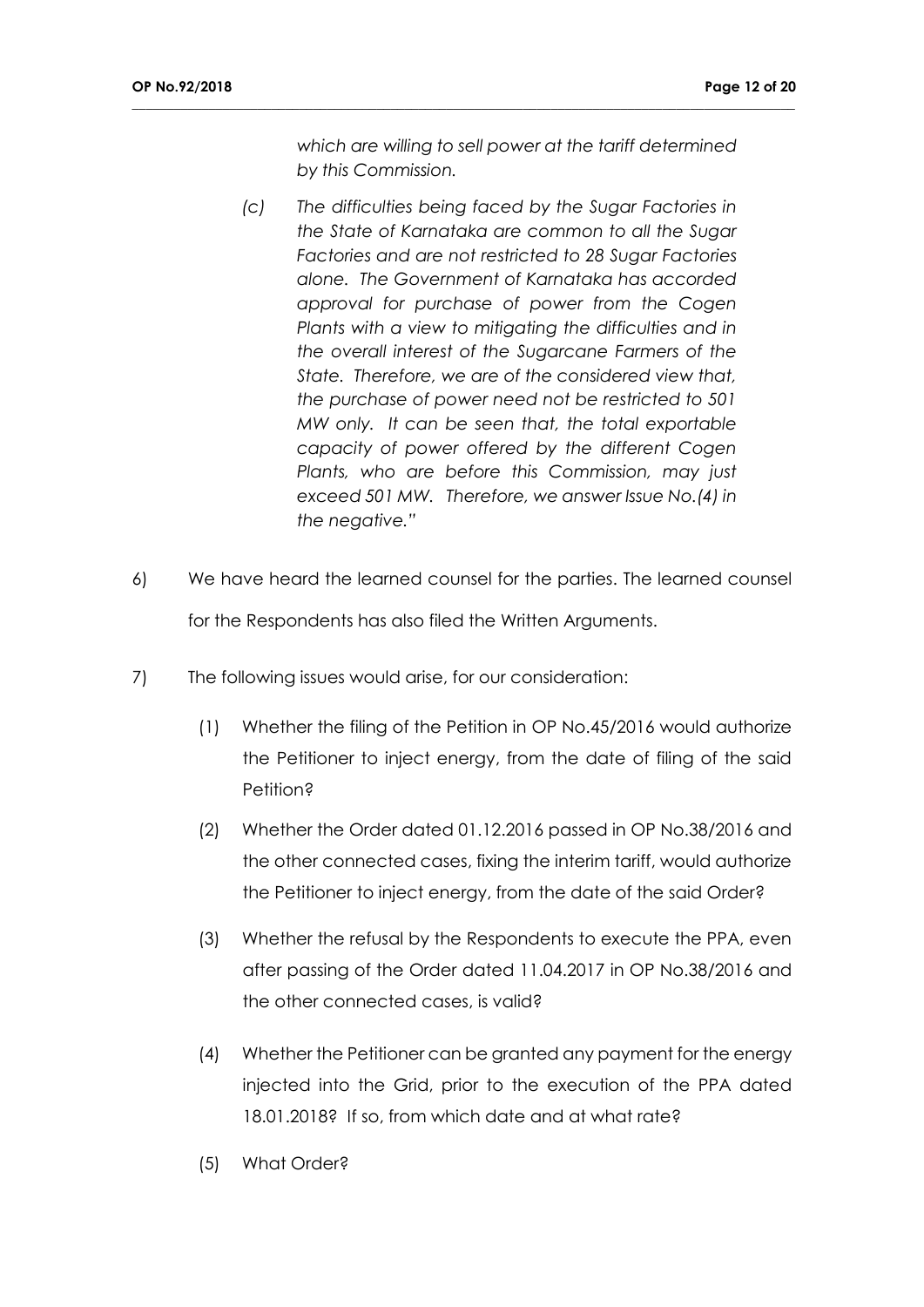8) After considering the oral submissions of the parties and the material on record, our findings on the above issues are as follows:

- 9) **ISSUE No.(1):** *Whether the filing of the Petition in OP No.45/2016 would authorize the Petitioner to inject energy, from the date of filing of the said Petition?*
	- **ISSUE No.(2):** *Whether the Order dated 01.12.2016 passed in OP No.38/2016 and the other connected cases, fixing the interim tariff, would authorize the Petitioner to inject energy, from the date of the said Order*?
- (a) The above two issues are taken up together, as the grounds urged, for and against these issues, were same.
- (b) The learned counsel for the Petitioner submitted that, the date of filing of the Petition in OP No.45/2016, or at least, the date of passing of the Order dated 01.12.2016, fixing the interim tariff in OP No.38/216, would legally enable the Petitioner to claim the price of the energy injected into the Grid. On the other hand, the learned counsel for the Respondents contended that, any energy injected into the Grid, without any commercial Agreement, for sale of energy in favour of the ESCOMs or in favour of third parties under open access, is an unauthorized injection of energy into the Grid, which attracts the Penalty provision, and such injection of energy cannot be compensated, in any manner.
- (c) The Petition in OP No.38/2016 and the other connected cases, were filed for fixing the tariff, for the sale of energy to the ESCOMs. The said Petitions did not disclose the consent given by the ESCOMs for purchase of energy. Therefore, this Commission had issued Notices to the ESCOMs, directing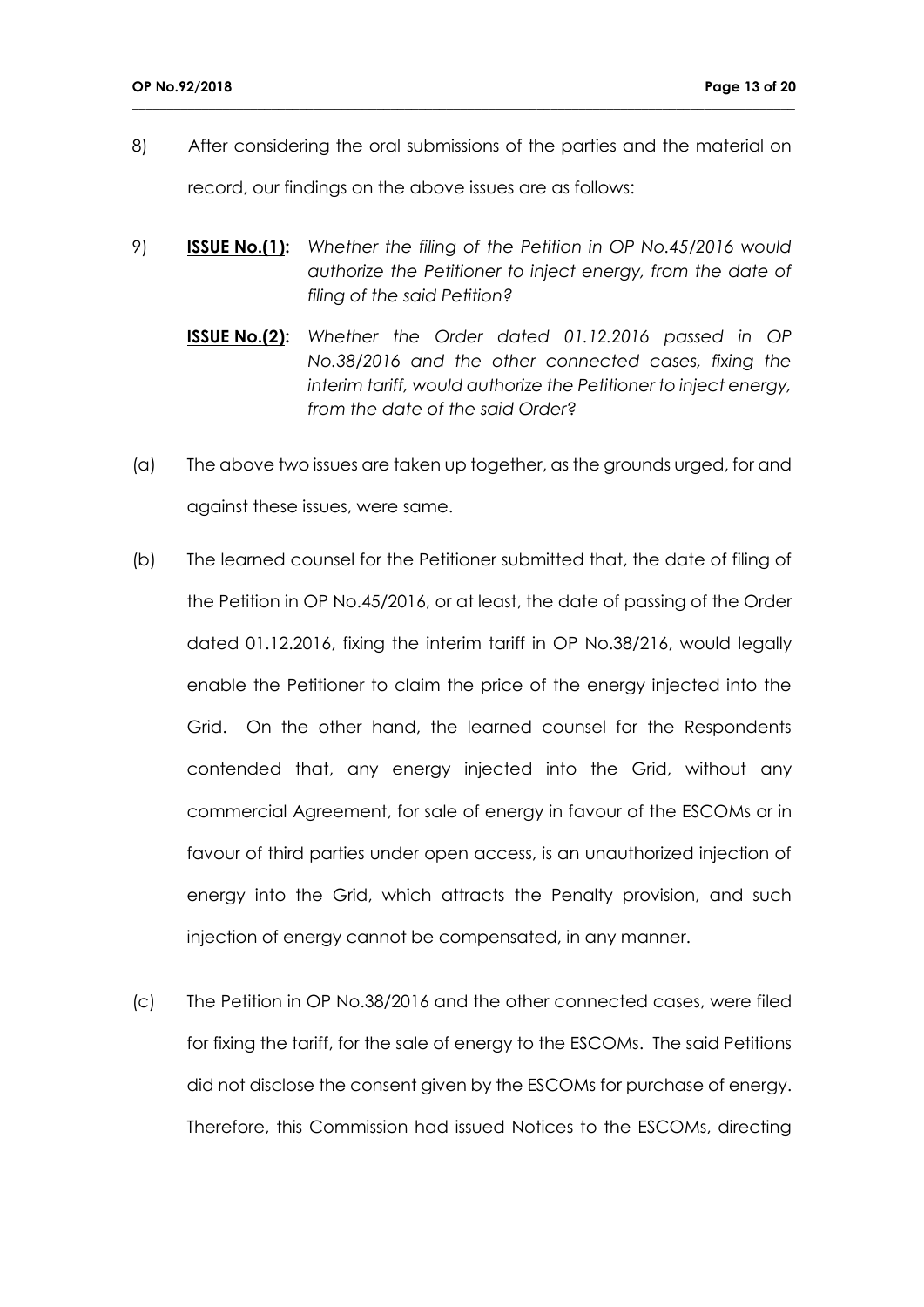them to indicate whether they were willing to purchase energy from the Co-gen Plants. In response to it, different DESCOMs responded differently, as already noted. Thereafter, a representation was given to the Government of Karnataka, by the SISMA, on behalf of 28 Sugar Plants, stating that, these Co-gen Plants were willing to sell the energy to the ESCOMs and a direction be issued to the ESCOMs to procure the power, for the reasons stated in the representation. This led to issuance of the Government Order dated 11.11.2016 by the Government of Karnataka and filing of OP No.85/2016 by the ESCOMs before this Commission, with the prayers, as already noted.

**\_\_\_\_\_\_\_\_\_\_\_\_\_\_\_\_\_\_\_\_\_\_\_\_\_\_\_\_\_\_\_\_\_\_\_\_\_\_\_\_\_\_\_\_\_\_\_\_\_\_\_\_\_\_\_\_\_\_\_\_\_\_\_\_\_\_\_\_\_\_\_\_\_\_\_\_\_\_\_\_\_\_\_\_\_\_\_\_\_\_\_\_\_\_\_**

(d) In OP No.85/2016, the first prayer made by the ESCOMs was, to approve the procurement of energy, on medium term basis, in terms of the Government Order dated 11.11.2016, and the second prayer made was, to determine the tariff payable for the energy supplied to the ESCOMs. As already noted, this Commission fixed the interim tariff on 01.12.2016 and subsequently, approved the terms of the PPA, to be entered into, in pursuance of the Interim Order. In the final Order dated 11.04.2017, this Commission fixed the tariff payable and also directed the owners of the Co-gen Plants, to enter into PPAs, within one month from the date of the said Order, failing which, they should not have any claim, thereafter, for entering into PPAs with the ESCOMs. In the light of the prayers made in OP No.38/2016 and the other connected cases and in OP No.85/2016 and the terms of the Interim Orders, as well as the final Order in OP No.38/2016 and the other connected cases, would certainly establish that, the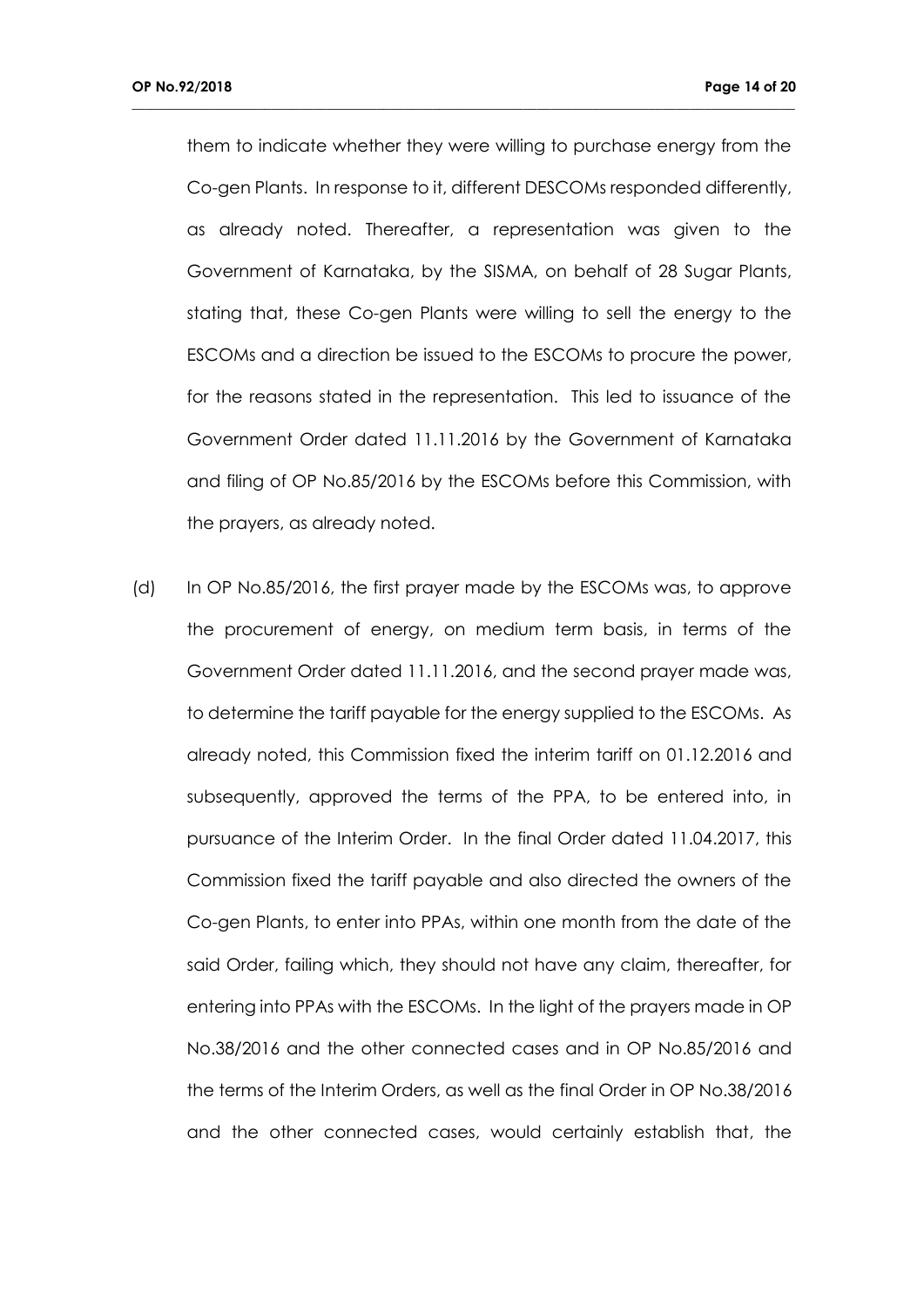ESCOMs were permitted to procure the energy from the Co-gen Plants, in pursuance of the Interim Orders, as well as the final Order.

- (e) The question for determination in these two issues is, whether the owners of the Co-gen Plants could inject the power into the Grid, merely on the basis of filing the Petitions or passing of the Interim Orders, without entering into PPAs or without obtaining the consent of the ESCOMs. The learned counsel for the Respondents-ESCOMs contended that inspite of these Orders, the Petitioner and the other Co-gen Plant owners were required to enter into PPAs or obtain the consent of the ESCOMs, prior to injecting energy into the Grid. The contention of the learned counsel for the Respondents appears to be correct. The Interim Order or the final Order does not authorize injection of power into the Grid, by the Petitioner, from the dates of these Orders, without there being an agreement with the ESCOMs. There is no basis for the Petitioner to contend that, it is entitled to inject energy into the Grid, from the date of filing of the Petition. It is an established principle that, without there being a commercial Agreement, either with the ESCOMs or with a third party under open access, a Generator is not entitled to inject energy into the Grid.
- (f) After passing of the Interim Orders and the approval of the PPA Format, the Petitioner requested, on 02.01.2017, for arranging execution of the PPA by the ESCOMs with the Petitioner. However, the Respondents did not enter into the PPA with the Petitioner, as the name of the Petitioner was not found in the List furnished by the SISMA, and also this Commission had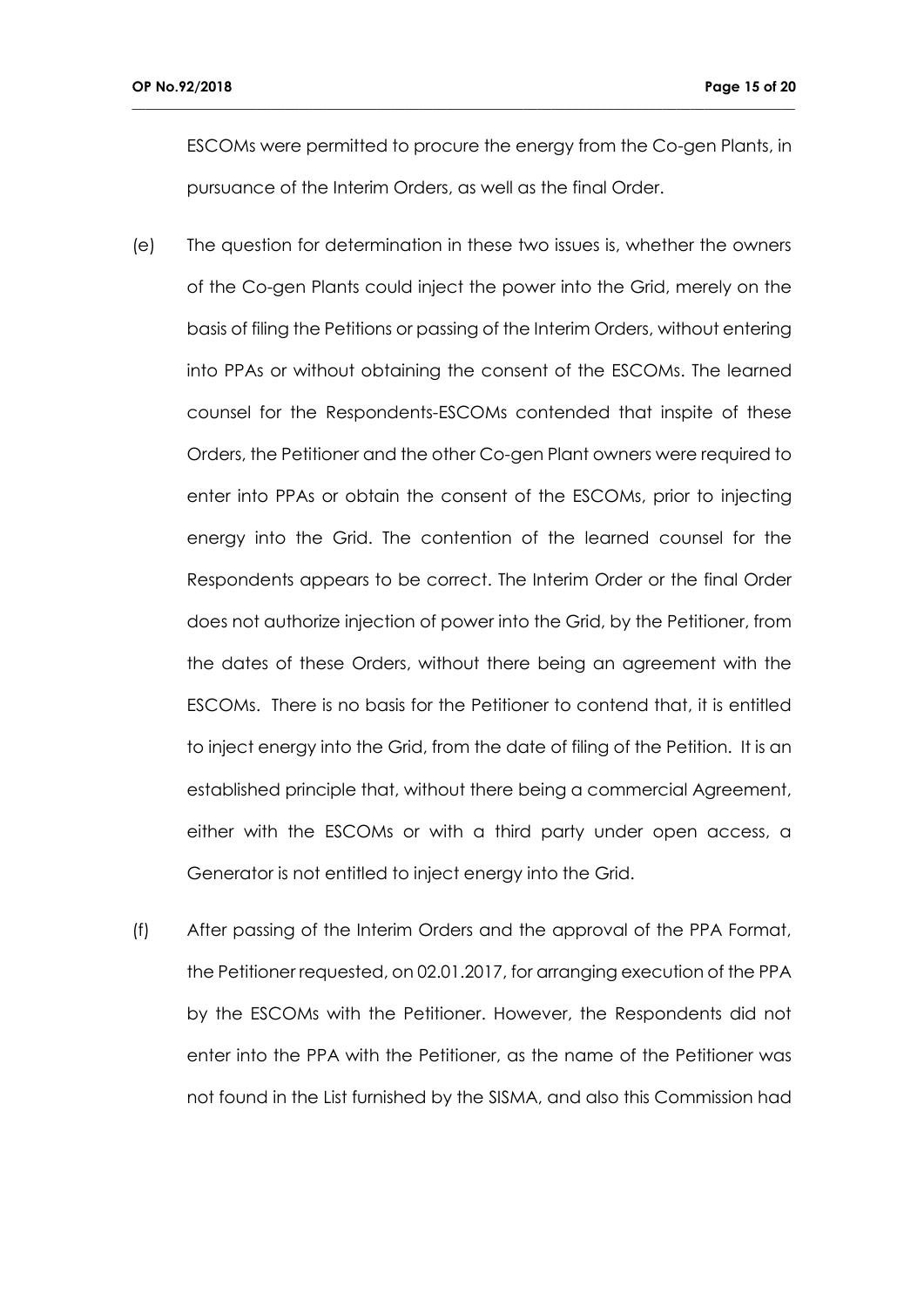limited the procurement of power to 501 MW only. Therefore, one cannot blame the ESCOMs for not entering into PPAs with the Petitioner.

(g) For the above reasons, we answer Issue Nos.(1) and (2), in the negative.

- 10) **ISSUE No.(3):** *Whether the refusal by the Respondents to execute the PPA, even after passing of the Order dated 11.04.2017 in OP No.38/2016 and the other connected cases, is valid?*
- (a) The Respondents were well aware of Issue No.(4) raised in OP No.38/2016 and the other connected cases, and the findings on it, holding that, the purchase of power need not be restricted to 501 MW only and that this Order would apply to all the Co-gen Plants in the State, which had no PPAs earlier. It is not in dispute that, soon after the final Order dated 11.04.2017, the Petitioner made a representation dated 13.04.2017 (ANNEXURE-P6) to all the ESCOMs, requesting them to enter into PPAs at the earliest, as per the said final Order. The Respondents have refused to execute the PPAs with the Petitioner, till the Petitioner could bring a letter dated 01.01.2018 (ANNEXURE-P13), issued by the Government of Karnataka, addressed to the 6<sup>th</sup> Respondent (PCKL), wherein the 6<sup>th</sup> Respondent (PCKL) was directed to arrange for the execution of the PPA by the ESCOMs with the Petitioner. The Respondents approached the Government of Karnataka, to obtain a clarification, as the name of the Petitioner was not finding place in the List of 28 Co-gen Plant owners, furnished by the SISMA. In view of the specific finding on Issue No.(4), as noted above, there was no necessity for the ESCOMs to obtain any clarification from the Government, in this regard, unless the findings on this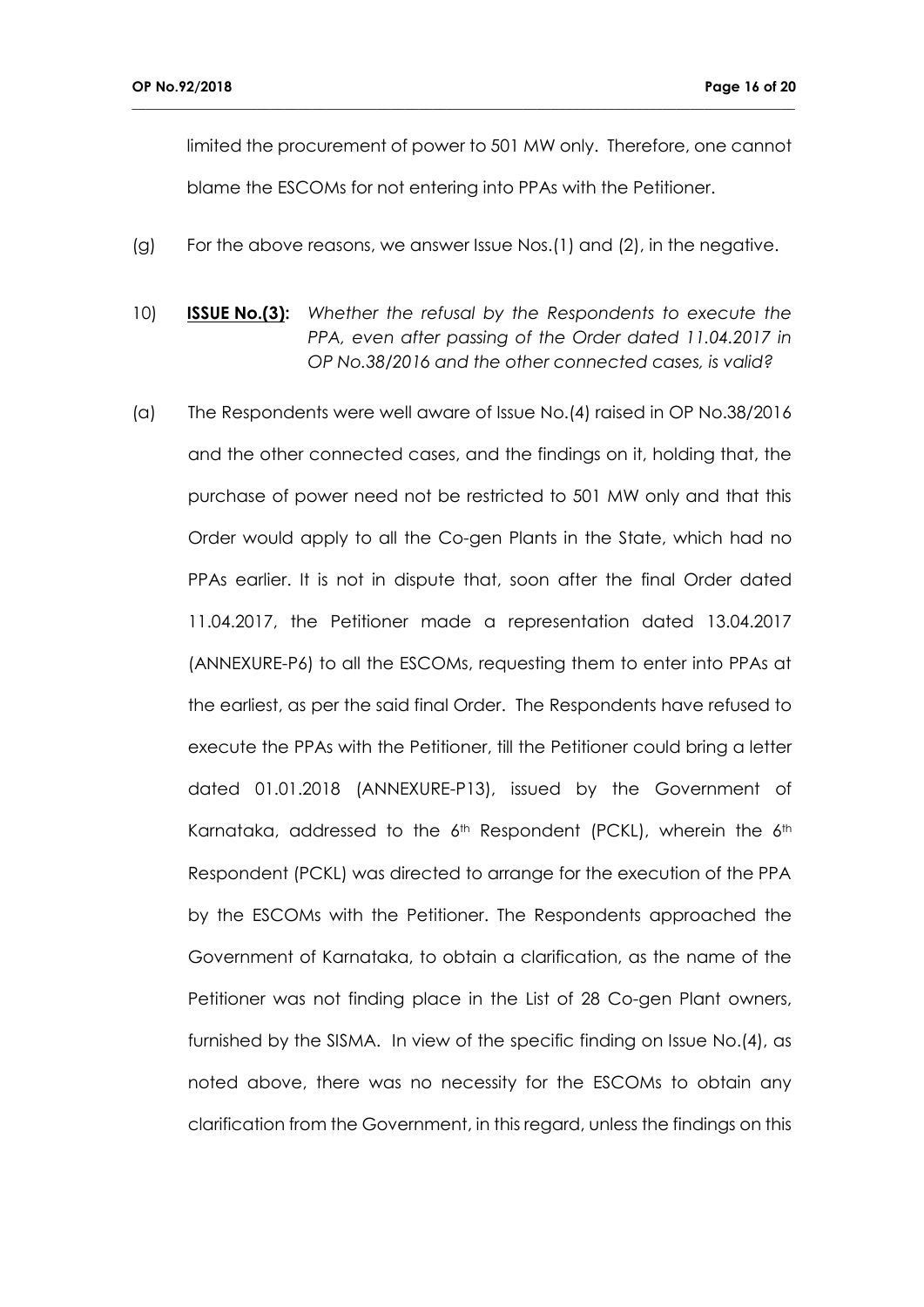issue was challenged before an appropriate Forum. Admittedly, the ESCOMs have not challenged the said finding on Issue No.(4) in OP No.38/2016,

- (b) Therefore, we answer Issue No.(3), in the negative.
- 11) **ISSUE No.(4):** *Whether the Petitioner can be granted any payment for the energy injected into the Grid, prior to the execution of the PPA dated 18.01.2018? If so, from which date and at what rate?*
- (a) Admittedly, the name of the Petitioner was not in the List of 28 Co-gen Plant owners, who had agreed to supply 501 MW of energy, submitted by the SISMA, vide letter dated 22.10.2016, to the Government of Karnataka. While passing the Interim Order dated 01.12.2016 in OP No.85/2016, this Commission limited the procurement of power, to the extent of 501 MW. Therefore, the Petitioner should have obtained a clarification from this Commission, as to whether it could inject energy into the Grid, pursuant to the Interim Order dated 01.12.2016, fixing the tariff in those proceedings. The Petitioner has also not brought to the notice of this Commission, the refusal of the ESCOMs to execute the PPAs, pursuant to the Interim Order dated 01.12.2016. Had this fact been brought to the notice of this Commission, at the earliest, suitable Orders would have been passed by this Commission, in this regard. At the time of passing the final Order dated 11.04.2017 in OP No.38/2016 and the other connected cases, this Commission came to know that the names of the Petitioner and some other Co-gen Plant owners were not indicated in the List furnished by the SISMA to the Government of Karnataka and that some of the Co-gen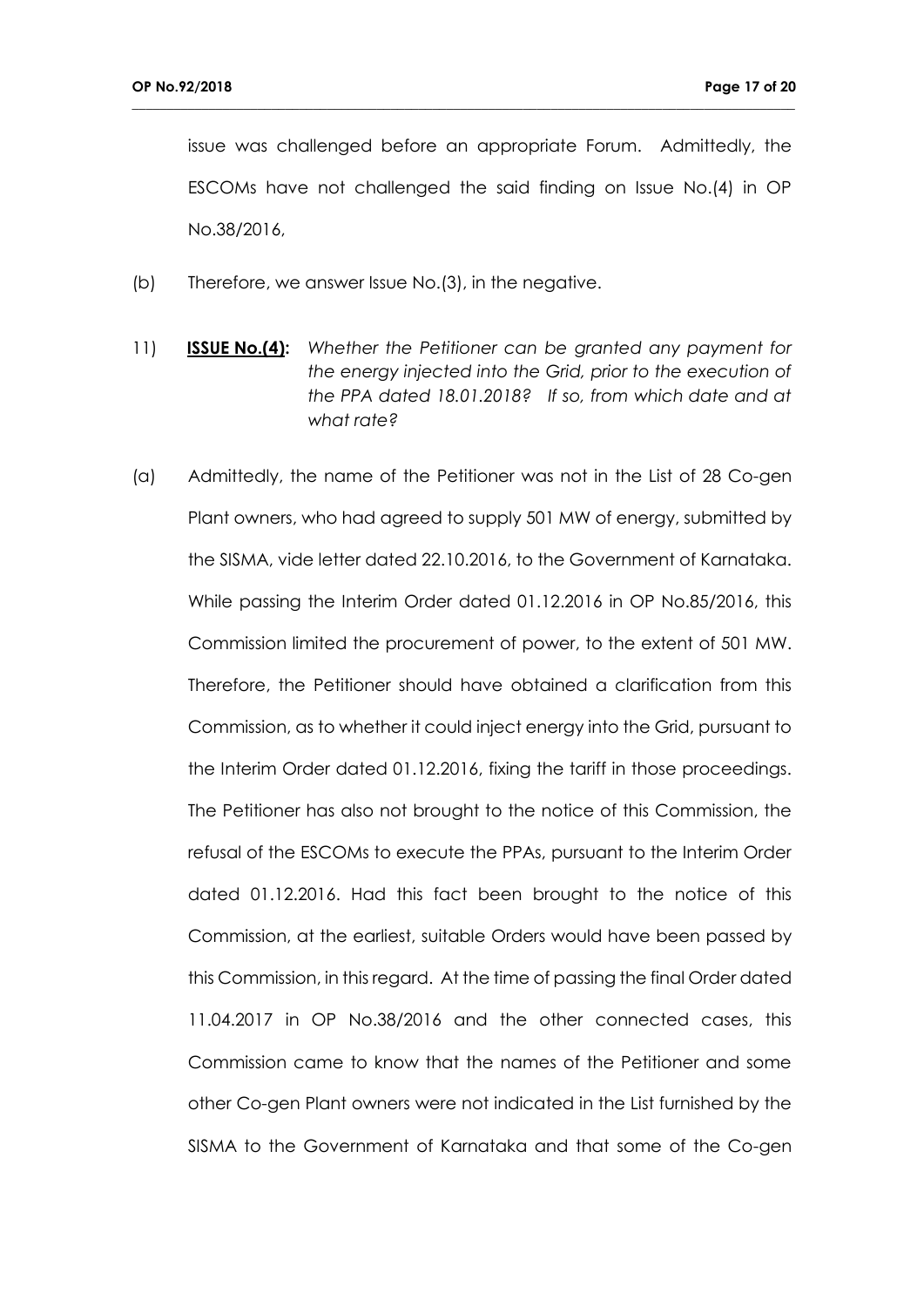Plant owners, indicted in the said List, had not come forward to execute PPAs with the ESCOMs, pursuant to the said Interim Order and that, one Co-gen Plant owner had not filed any Petition before this Commission, for sale of energy. Therefore, this Commission had to examine whether the Government Order dated 11.11.016 had limited the purchase of power, to an extent of 501 MW. As noted above, after considering the facts, this Commission held that, the Government Order dated 11.11.2016 had not limited the purchase of power to 501 MW. Therefore, we are of the considered view that, this finding of the Commission in the final Order dated 11.04.2017, enables the Petitioner for claiming payment for the energy injected into the Grid. However, it should be seen, from which date and at what rate, the Petitioner is entitled to claim the said payment.

- (b) As noted on Issue Nos.(1) and (2) above, the Petitioner could have injected energy into the Grid, only with the consent of the ESCOMs. This Commission approved the PPA Format and communicated the same, vide letter dated 23.12.2016. Subsequently, the ESCOMs could have entered into PPAs with the Co-gen Plant owners. The Petitioner, by letter dated 02.01.2017 (ANNEXURE-P5), sought permission to execute the PPAs, pursuant to the Interim Order. Therefore, we are of the considered opinion that, the energy injected by the Petitioner into the Grid, from 02.01.2017, is to be considered for payment.
- (c) The interim tariff granted would merge with the tariff determined in the final Order passed by this Commission. The interim prayer made by the ESCOMs in OP No.85/2016 was also to the same effect. The term of the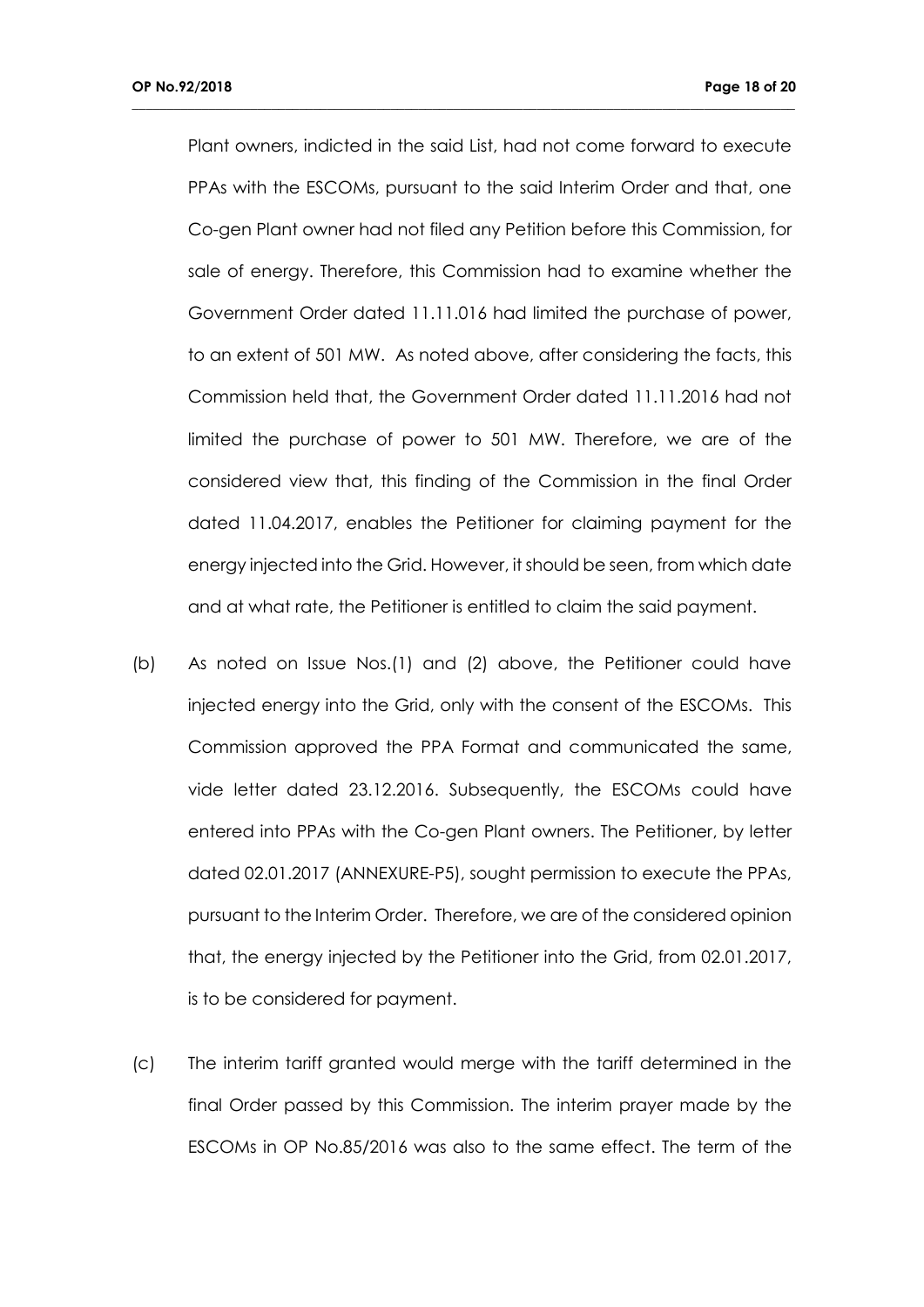PPA, approved by this Commission, was also to the same effect. Therefore, we are of the considered view that, the Petitioner is entitled to the tariff, as finally determined by this Commission in the Order dated 11.04.2017, as applicable to it, for the different Financial Years.

**\_\_\_\_\_\_\_\_\_\_\_\_\_\_\_\_\_\_\_\_\_\_\_\_\_\_\_\_\_\_\_\_\_\_\_\_\_\_\_\_\_\_\_\_\_\_\_\_\_\_\_\_\_\_\_\_\_\_\_\_\_\_\_\_\_\_\_\_\_\_\_\_\_\_\_\_\_\_\_\_\_\_\_\_\_\_\_\_\_\_\_\_\_\_\_**

- (d) It is brought to the notice of this Commission that, the ESCOMs have filed a Review Petition, requesting to reduce the tariff, finally determined by this Commission, in the Order dated 11.04.2017 passed in OP No.38/2016 and the other connected cases. Any Order that would be passed by this Commission on this Review Petition, would be binding on the Petitioner in the present Petition.
- (e) For the above reasons, we answer Issue No.(4), accordingly, holding that, the Petitioner is entitled to claim payment for the energy injected into the Grid, from 02.01.2018, at the rate applicable to the Petitioner's Co-gen Plant, as determined by this Commission for the different Financial Years.

#### 12) **ISSUE No.(4):** *What Order?*

For the foregoing reasons, we pass the following:

#### **ORDER**

- (a) The Petition is partly allowed;
- (b) The Respondents 1 to 5 are hereby directed to make payment to the Petitioner, for the energy injected into the Grid, from 02.01.2017 till the execution of the PPA dated 18.01.2018, at the applicable rates for the different Financial Years, as determined by this Commission in OP No.38/2016 and the other connected cases;